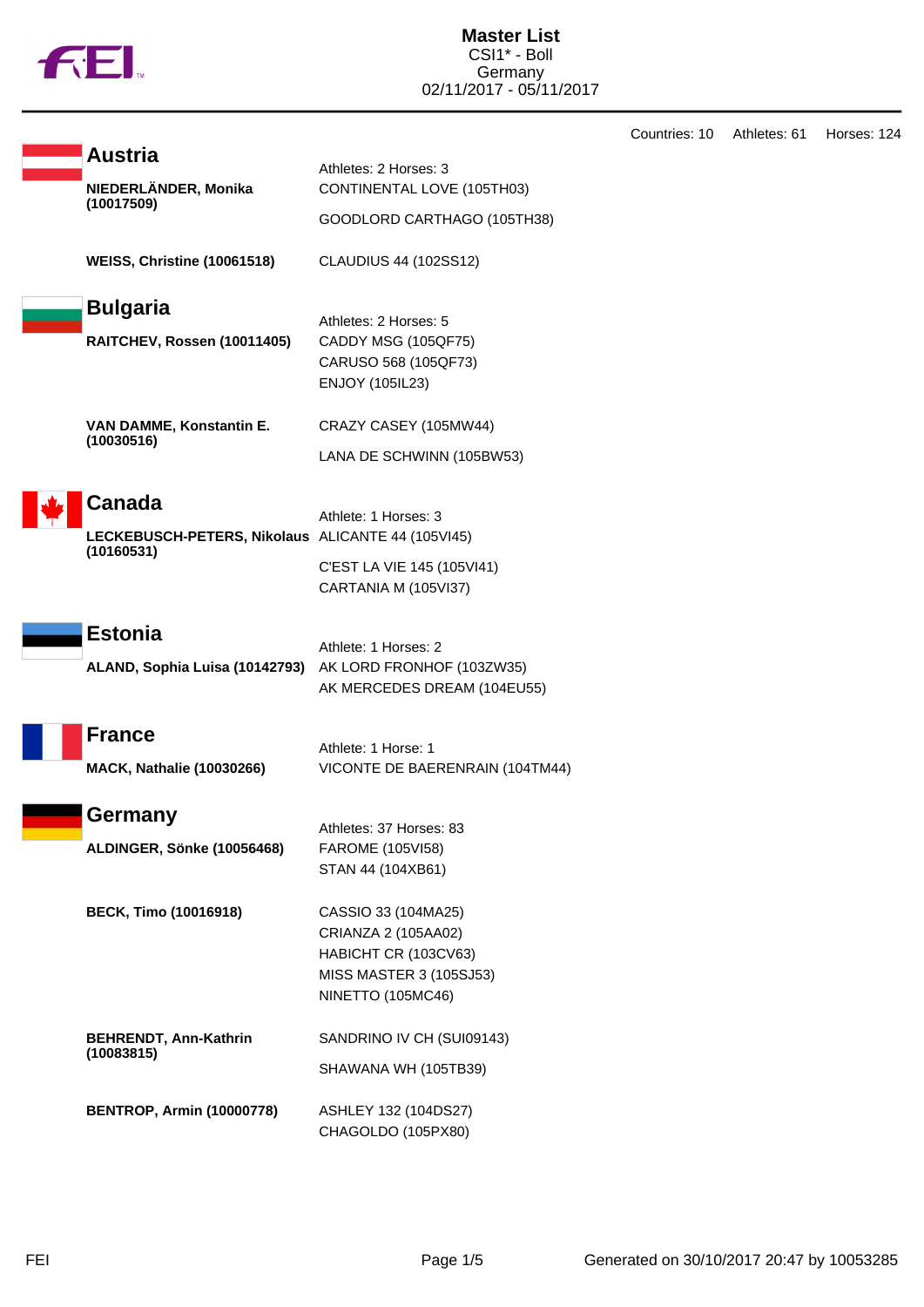

## **Master List** CSI1\* - Boll Germany 02/11/2017 - 05/11/2017

| <b>BERA, Wiebke (10134795)</b>                | CALVADOSSI 2 (103LC98)<br>COLETTA 39 (105KN53)                                      |
|-----------------------------------------------|-------------------------------------------------------------------------------------|
| BIEDERMANN, Anna (10092645)                   | CANDORA (105IH23)                                                                   |
| <b>BRAIG, Marcel (10047450)</b>               | QUICKTENDER 2 (104HS09)                                                             |
| <b>BRAUN, Sascha (10043816)</b>               | TY'S CORNLEY (105KB00)                                                              |
| BREMER, Chantelle (10116257)                  | CADELA (103DK90)<br>CHELITA (105DN15)<br>QUADRO BS (103DE18)<br>QUIK STAR (104QJ72) |
| BRUNCIC, Adrijana (10145222)                  | CANTARA 80 (105CU20)<br>SHARM EL SHEIKH 2 (105VI39)                                 |
| CARSTENSEN, Uwe (10012064)                    | FARINO (105KM03)<br>QUINCY 137 (103GY35)                                            |
| DREHER, Hans-Dieter (10001552)                | EDDIE CARA (104XT14)<br>VALENTINO LERCHENBERG (105EB52)                             |
| ELIAS, Sebastian (10081982)                   | DAYTONA I (105QN41)<br>LEVEL UP (104OG73)<br><b>MONTANUS 27 (104JO75)</b>           |
| FEHNL, Sven (10074850)                        | FELIX (105VG26)<br>QUICK STEP (105RH50)                                             |
| <b>GLEINSER, Franz (10132585)</b>             | COLLINJO (104RL36)                                                                  |
| <b>GLEINSER, Gesa (10159289)</b>              | AROSA 55 (104YJ34)<br>CHACCAYA BLUE (104ED65)<br>CLEINER ONKEL 5 (104VL09)          |
| <b>HAKENHOLT-OETTINGER, Kim</b><br>(10144192) | <b>URUGUAY 20 (104YZ25)</b>                                                         |
| HEINZMANN, Alexandra<br>(10006867)            | BALOU 668 (103YB35)                                                                 |
|                                               | CONTRADA 2 (105KH92)<br>MALINKA'S HOPE (103XI73)<br>UDO 41 (103GQ14)                |
| <b>HIPP, Janina (10160208)</b>                | QUECHUA 6 (105VP54)                                                                 |
| <b>HOFFMEISTER, Victoria</b><br>(10154688)    | MORI'S CASALLA (103KY71)<br><b>QUANTUM 5 (103LY81)</b>                              |
|                                               |                                                                                     |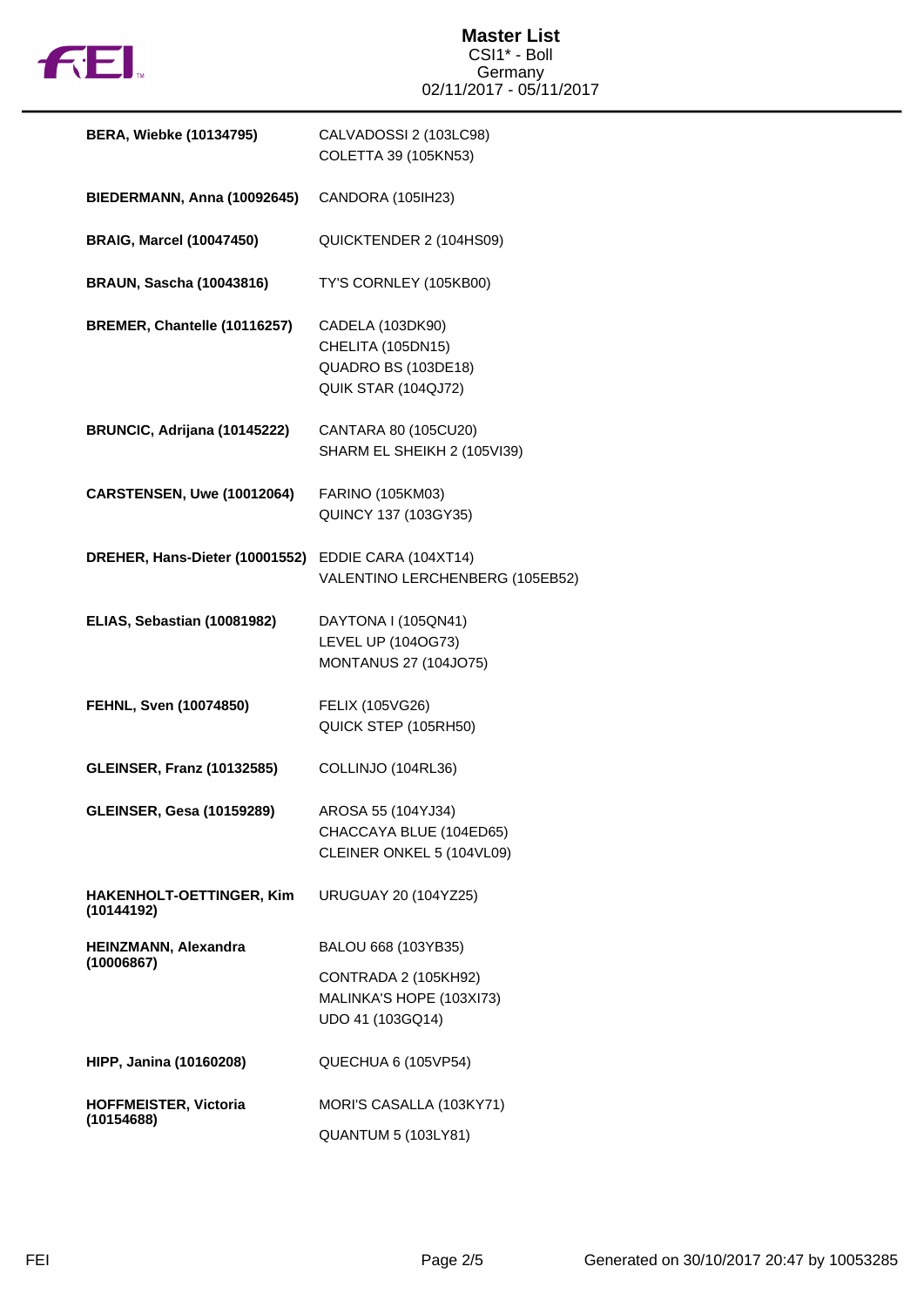

| <b>HOSTER, Tim (10002939)</b>                           | CHICO 892 (105QH61)<br>COLANTINUE (104LD28)<br>ECLAIR DES DAMES (105JL10)<br>LORENZO P (104IJ88)                                                                          |
|---------------------------------------------------------|---------------------------------------------------------------------------------------------------------------------------------------------------------------------------|
| <b>JUNG, Michael (10005015)</b>                         | DANIELS JACK S (104XD76)<br>FISCHERCHELSEA (104NI98)<br>FISCHERDAILY IMPRESSED (104MM52)<br>FISCHERSOLUTION (104ZO34)<br>SINDERELLA S (105SZ14)<br>SPORTSMANN S (103JI94) |
| <b>KELLER, Ulrike (10131349)</b>                        | LUCKY-LUKE 17 (105VI15)                                                                                                                                                   |
| KNACK, Alia (10132584)                                  | CAMPARI VII (104VL24)<br>CAN DO IT H (105JD00)<br>CLAUS PETER (104NY09)                                                                                                   |
| <b>LAACK, Samanta (10025124)</b>                        | CEVIO (104ZY17)<br>COLLEEN DREAM OF STARSHINE (104BJ61)                                                                                                                   |
| <b>LACHER, Nicole (10095160)</b>                        | CHAKRA 8 (105KN52)<br>CHRISTOFOLINI (103XH89)<br><b>CONSIR (104TC50)</b><br>LAPICCOLLA (104OC80)                                                                          |
| LÄUFER, Nora (10100394)                                 | CAVALLERO P (104KJ30)<br>FBW ARAGORN (104PH31)                                                                                                                            |
| <b>MÜLLER, Marian (10103365)</b>                        | ALBFUEHREN'S COALA QUEEN (105AI31)                                                                                                                                        |
| MÜLLER, Victoria (10101425)                             | FORTUNA S 2 (104WN97)<br><b>GRAND FILOU 78 (GER43231)</b>                                                                                                                 |
| PROBST, Anna-Lena (10104075)                            | BALOU STAR'S PREMIER (105CL41)                                                                                                                                            |
| RIEDLINGER, Maximilian<br>(10099529)                    | CONCOLOR (105LT16)<br><b>LENA (FIN40085)</b>                                                                                                                              |
| RIEDLINGER, Sophia (10099528)                           | CE LA VIE 3 (104RO30)<br>WAIDFEE 13 (103YY24)                                                                                                                             |
| <b>SCHAAF, Lena (10112505)</b>                          | CALIGULA 47 (103IM97)<br>CHICCA (104HE94)                                                                                                                                 |
| <b>STEURER, Otto (10025347)</b>                         | SABRINA S (104PM16)                                                                                                                                                       |
| STROBEL, Dirk-Heiner (10132022) GUAYARMINA WV (105LI75) |                                                                                                                                                                           |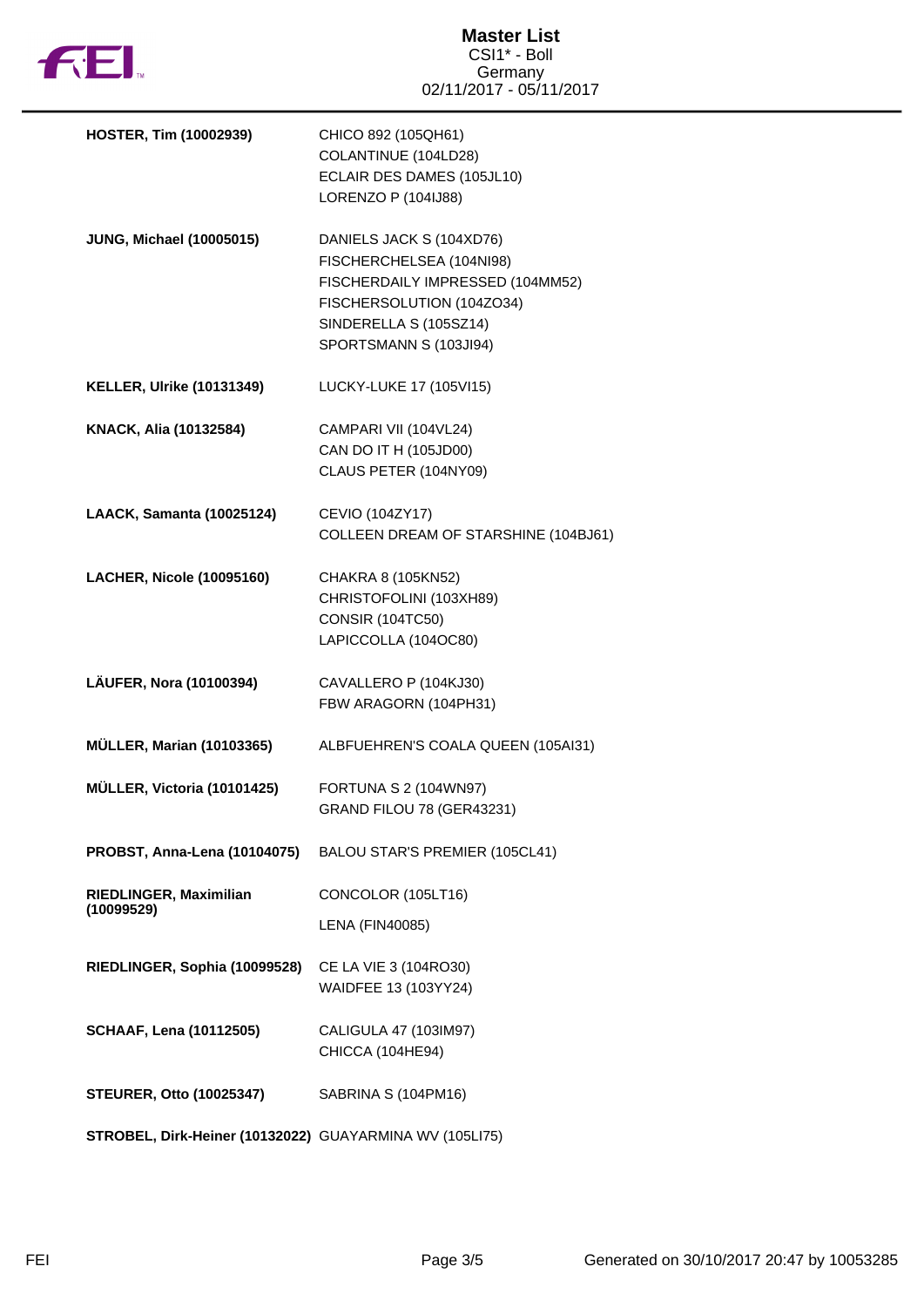

| <b>STRUBE, Nicola (10064009)</b>                             | CHUCK N (105VI46)<br>COLLISTER (105VI35)<br>CURLY SUE 187 (105VI40)<br>DOLLY BUSTER 4 (105KM58) |
|--------------------------------------------------------------|-------------------------------------------------------------------------------------------------|
| <b>WERNER, Hans Otto (10128662)</b>                          | LILLY (105OO74)<br><b>QUINTARA (105OO95)</b>                                                    |
| <b>2 Great Britain</b>                                       |                                                                                                 |
| <b>SMEE, Leonora (10061035)</b>                              | Athletes: 2 Horses: 2<br>DA MESSAO (104ER44)                                                    |
| SMITH, Jason (10027840)                                      | QUINTA DE REVEL (105UM62)                                                                       |
| <b>Puerto Rico</b>                                           |                                                                                                 |
| PEREZ, Maria Victoria (10025356) LEO LIKES LOOPING (105FF10) | Athlete: 1 Horse: 1                                                                             |
| <b>Slovakia</b>                                              |                                                                                                 |
|                                                              | Athlete: 1 Horse: 1                                                                             |
| CHUDYBA, Bronislav (10018887)                                | COCO NOIR (104FA64)                                                                             |
| <b>Switzerland</b>                                           | Athletes: 13 Horses: 23                                                                         |
| BUHOFER, Simone (10081130)                                   | CORALIE 33 (105IY33)                                                                            |
|                                                              | ELJENOHVE (104BP77)                                                                             |
| FREIMÜLLER, Melanie (10045148) QUEENTENDRA (104ID24)         |                                                                                                 |
| GABATHULER, Walter (10003065) ARLINGTON (104SX95)            |                                                                                                 |
| <b>HAUSER, Sergio (10047028)</b>                             | <b>CUPIDO (105VJ74)</b>                                                                         |
|                                                              | LE SCION (POR40544)                                                                             |
| <b>HEINIGER, Timo (10112496)</b>                             | AKATIE (104RM87)                                                                                |
|                                                              | LITTLE LIBERTY 5 (GER41849)                                                                     |
| <b>JAKOB, Nicole (10086190)</b>                              | OTTORONGO VOM KLEE (105JG49)                                                                    |
| <b>PROBST, Doris (10145407)</b>                              | CAPPUCCINO 175 (105KG81)                                                                        |
| <b>SCHILDKNECHT, Joana</b>                                   | <b>BJORN H (103UX54)</b>                                                                        |
| (10111428)                                                   | C'EST LA VIE 101 (103AZ54)                                                                      |
|                                                              | QUIFON DE CERISY (104GJ83)                                                                      |
| <b>SCHMID, Adrian (10007980)</b>                             | CLIO 34 (105JC60)                                                                               |
|                                                              | VIENNA 91 (104TR71)                                                                             |
| SCHNIEPER, Barbara (10020595)                                | GOLDFEVER HVB CH (104MV57)<br>KARINA VON DER BREITEN CH (103SX44)                               |